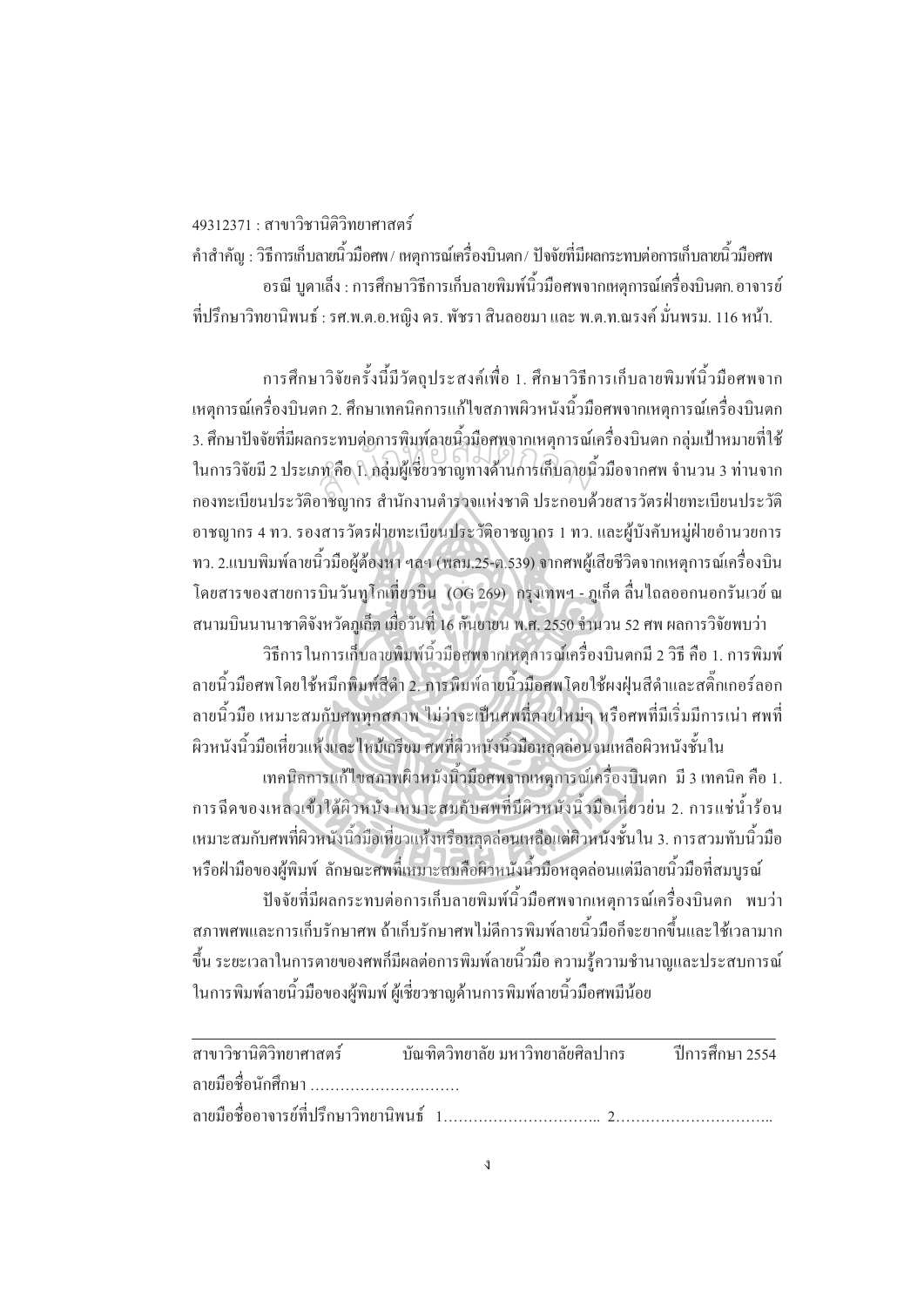49312371 : MAJOR : FORENSIC SCIENCE KEY WORDS : FINGERPRINT COLLECTING METHOD / PLANE CRASHED / FACTORS AFFECTING FINGERPRINT COLLECTING METHOD

 ORANEE BUDALENG : A STUDY OF FINGERPRINT COLLECTING METHODS OF BODIES FROM PLANE CRASHED. THESIS ADVISORS : ASSOC. PROF. POL.COL. PATCHARA SINLOYMA, Ph.D., AND POL.LT.COL.NARONG MUNPROM. 116 pp.

 The objectives of the study of this research are 1) to study the fingerprint collecting methods of fingerprints of bodies from the plane crash 2) to study the techniques of resolving details from the fingerprints of bodies from the plane crash 3) to study factors affecting fingerprint collecting methods of bodies from the plane crash. The samples of this study were divided into 2 groups: 1) three fingerprint collecting experts (police officers from Criminal Records Division, Royal Thai Police) which were Inspector of Criminal Records Division level 4, Sub-inspector of Criminal Records Division level 1, and Squad Leader of Criminal Records Administration Office 2) fingerprints from the suspects and remains from the plane crash on September 16, 2007 of One-To-Go Airlines (OG269) from Bangkok to Phuket which slid out of the runway. There were 52 unidentifiled bodies at Phuket International Airport.<br>The study results were as follows: of the runway. There were 52 unidentifiled bodies at Phuket International Airport. The study results were as follows:

 There were 2 fingerprint collecting methods from the remains of plane crash: fingerprinting by using black ink and fingerprinting by using black fingerprint powder and dusting-tape method, which were appropriate to be used with recently deceased, burnt and withered hands or remains with dermis-skinned fingers.

 Three techniques in resolving details of fingerprints from the remains of the plane crashed were found: Firstly, an injection of liquid under skin tissue. Secondly, boiling technique which is suitable for remains with withered hands or shrank skin. Thirdly, indirect cadaver hand skin glove method which is suitable for perfect details of outer finger skin attached on hands.

 Factors affecting fingerprint collecting methods of bodies from the plane crash were conditions and preservation of the remains. Those factors could cause difficulties in fingerprint collecting and it is time consuming. The duration of death could affect fingerprint collecting, besides, the staff's knowledge and expertise of fingerprinting are in shortcoming. Also, fingerprinting experts are small in number.



Program of Forensic Science Graduate School, Silpakorn University Academic Year 2011

Student's signature …………………………

Thesis Advisors' signature 1………………………… 2…………………………